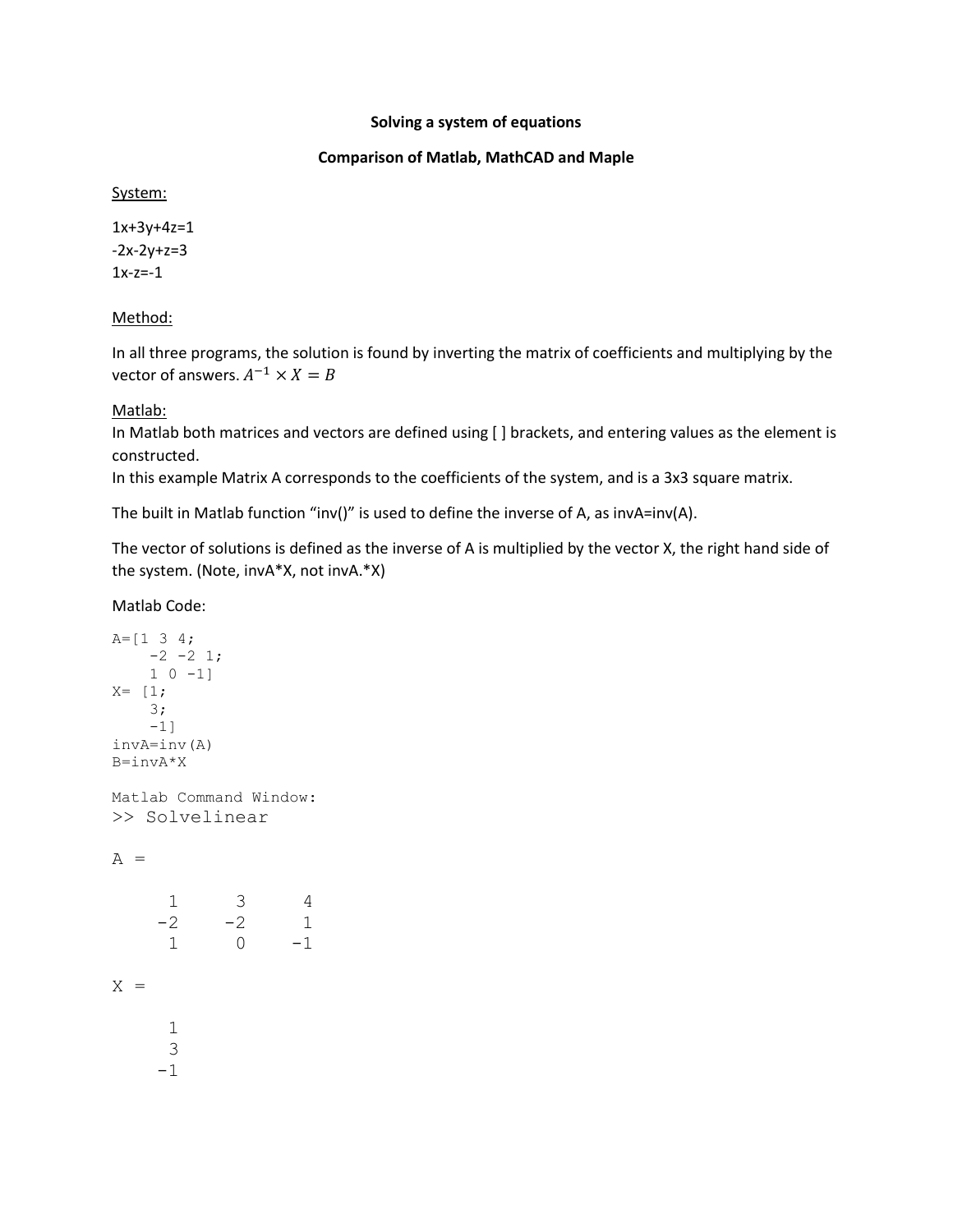invA =

| 0.2857    | 0.4286    | 1.5714    |
|-----------|-----------|-----------|
| $-0.1429$ | $-0.7143$ | $-1.2857$ |
| 0.2857    | 0.4286    | 0.5714    |

 $B =$ 

|  | 0  |
|--|----|
|  | -1 |
|  | 1  |

#### MathCad:

In MathCad vectors and matrices are defined using the  $\begin{bmatrix} \vdots \\ \vdots \end{bmatrix}$  menu in the top tool box, and selecting  $\begin{bmatrix} \vdots \\ \vdots \end{bmatrix}$ from that menu.

Again A is defined as a matrix of coefficients, and X is defined as the right side of the system.

To obtain the inverse of A in Mathcad, open the  $\begin{bmatrix} \vdots \\ \vdots \end{bmatrix}$  menu from the top tool box, and select  $\begin{bmatrix} x^1 \\ x^2 \end{bmatrix}$ , A was entered in the resulting prompt.

The vector of solutions, B, is obtained by multiplying the inverse of A, invA, by the right hand side vector, X, and storing the result in vector B.

Mathcad Code:

$$
\lim_{n \to \infty} x = \begin{pmatrix} 1 & 3 & 4 \\ -2 & -2 & 1 \\ 1 & 0 & -1 \end{pmatrix} \qquad X := \begin{pmatrix} 1 \\ 3 \\ -1 \end{pmatrix}
$$
  
invA = A<sup>-1</sup>  
invA = 
$$
\begin{pmatrix} 0.286 & 0.429 & 1.571 \\ -0.143 & -0.714 & -1.286 \\ 0.286 & 0.429 & 0.571 \end{pmatrix}
$$
  
B = invA · X = 
$$
\begin{pmatrix} 0 \\ -1 \end{pmatrix}
$$

1

 $\left(1\right)$